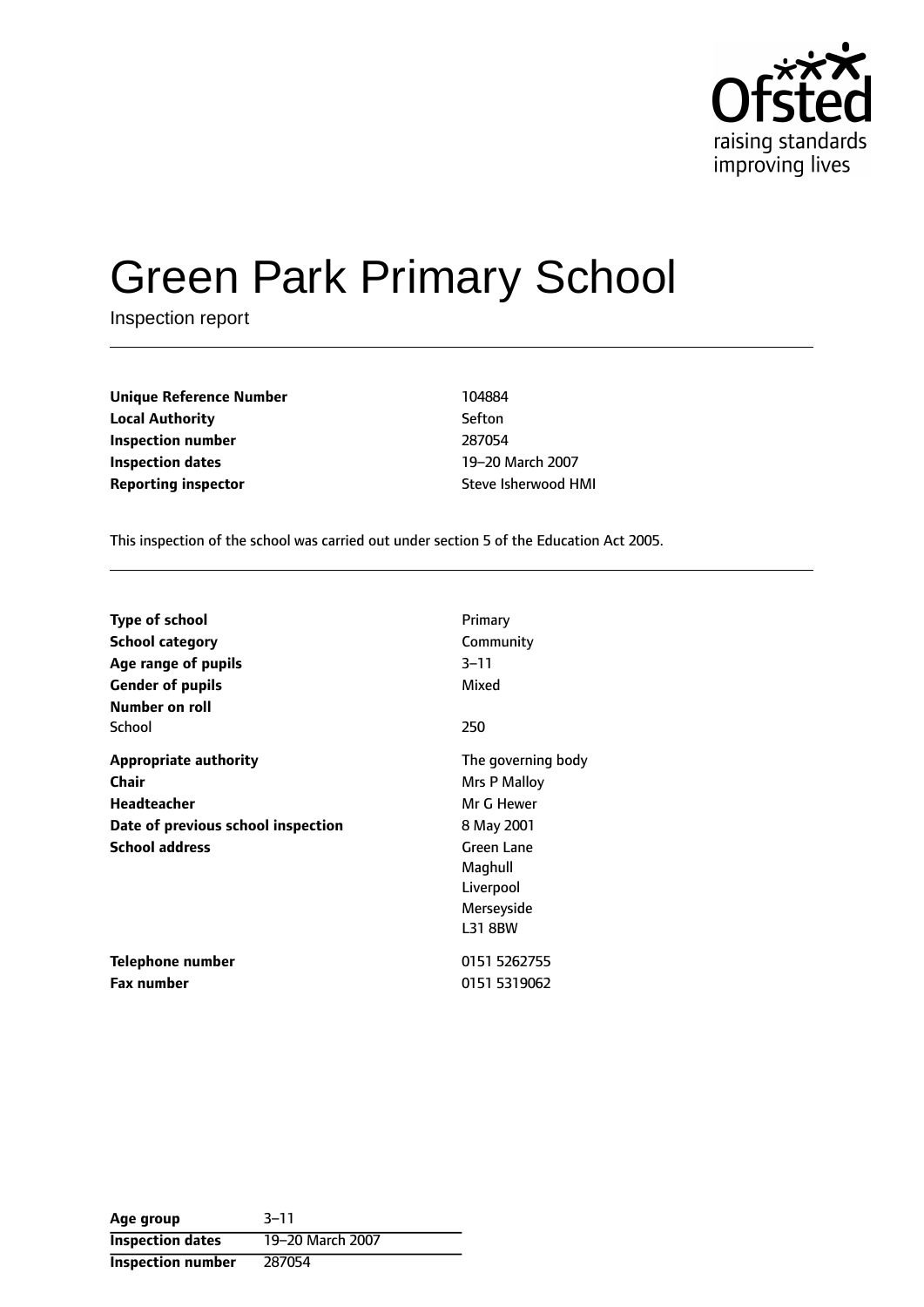.

© Crown copyright 2007

#### Website: www.ofsted.gov.uk

This document may be reproduced in whole or in part for non-commercial educational purposes, provided that the information quoted is reproduced without adaptation and the source and date of publication are stated.

Further copies of this report are obtainable from the school. Under the Education Act 2005, the school must provide a copy of this report free of charge to certain categories of people. A charge not exceeding the full cost of reproduction may be made for any other copies supplied.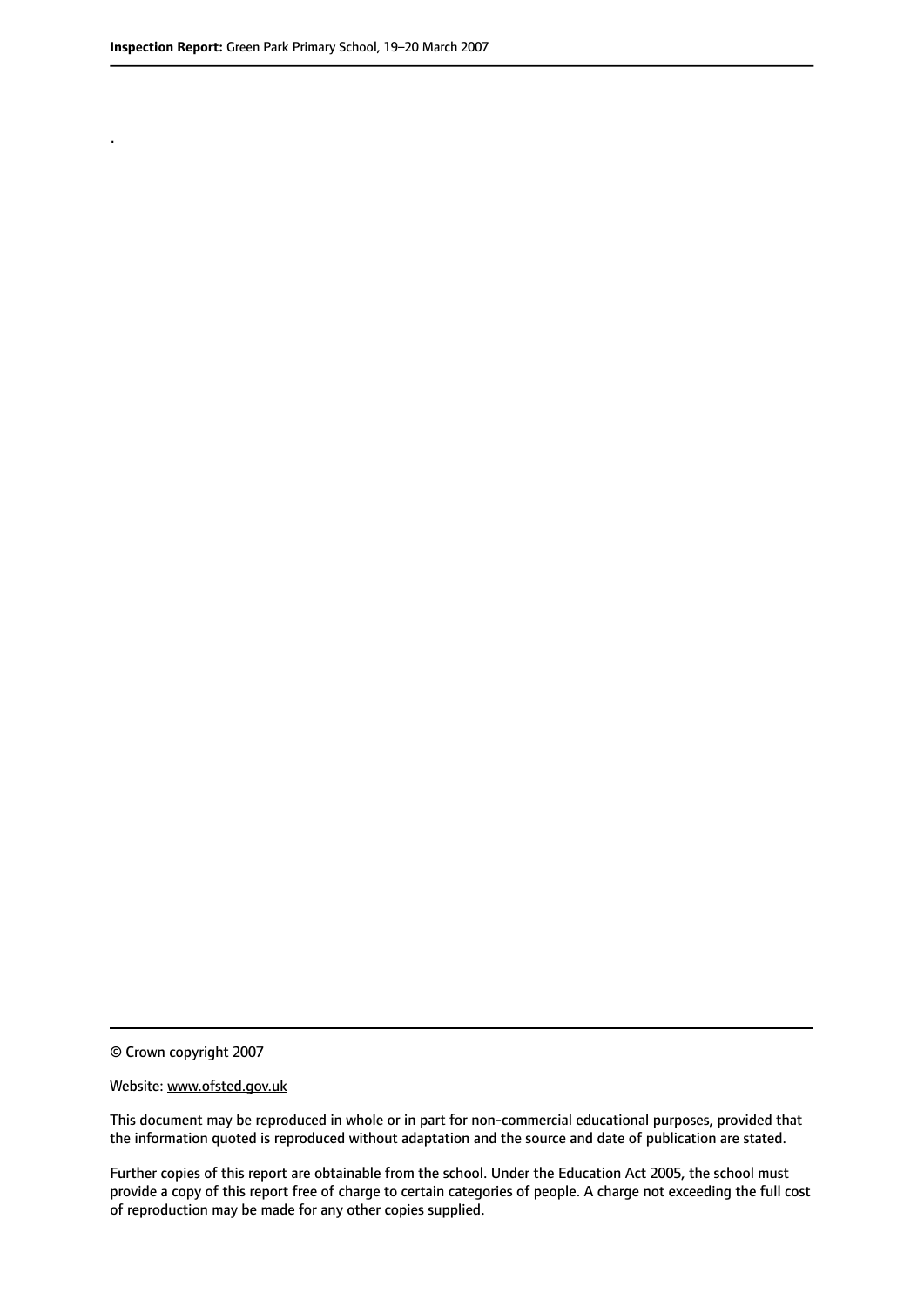# **Introduction**

The inspection was carried out by one of Her Majesty's Inspectors and two Additional Inspectors.

#### **Description of the school**

This is a one form entry school situated to the north west of Maghull. Few pupils are eligible for free school meals. It is larger than most primary schools and most children are of White British heritage. The proportion of children identified as having learning difficulties and/or disabilities is below average. There are no children with a statement of special educational need. When children start school, their attainment is broadly average with that expected for their age.

#### **Key for inspection grades**

| Grade 1 | Outstanding  |
|---------|--------------|
| Grade 2 | Good         |
| Grade 3 | Satisfactory |
| Grade 4 | Inadequate   |
|         |              |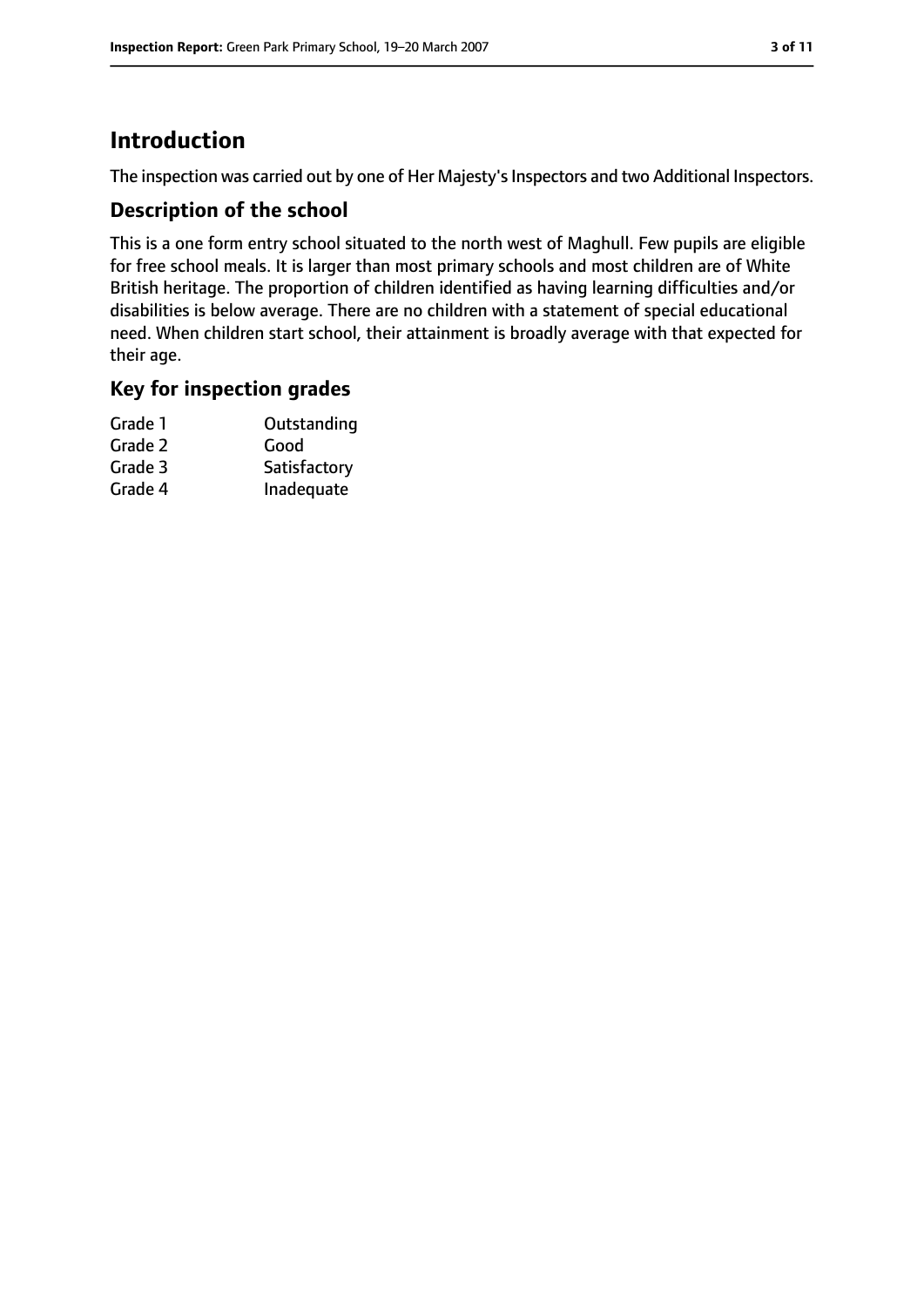# **Overall effectiveness of the school**

#### **Grade: 2**

Green Park Primary is a good school with outstanding features and has the capacity to be even better. Pupils reach above average standards and achieve well because of good teaching, a broad and stimulating curriculum and the excellent provision for spiritual, moral, social and cultural development. This is a welcoming school with a real family feel, where each child is fully included in what is offered and known as an individual. Pupils' achievements are celebrated with care and pride. As a result, pupils behave well, enjoy coming to school, feel safe and get on well with each other. Their personal development is good and paves the way for learning to flourish. Older pupils take good care of younger ones and they make a positive difference to school life through the school council. Consequently, pupils become very responsible members of the school and the wider community.

This is a school that takes exceptionally good care of every child. The quality of relationships between pupils and adults are second to none and, as a result, parents are hugely supportive of the school. They are very appreciative of the education provided for their children because of the commitment of the staff and the way they work together for the benefit of all pupils. One parent expressed the views of many when she said that, 'Our children have grown in confidence as a result of the excellent support and encouragement they have received'.

The school is very well thought of in the community and there are outstanding partnerships with other schools and agencies.

The success of the school is underpinned by the effective leadership of the headteacher who has ensured that the strengths of the previous inspection have been built upon. As a consequence, the school has improved and is well poised to improve further. Children make good progress from the moment they enter the Nursery. By the time they leave in Year 6, standards are above average and in English are exceptionally high because the teaching is consistently strong and the subject is very well led.

Teaching is good overall. In the best lessons, expectations are high, tasks are challenging and lessons build well on pupils' enjoyment. Teachers manage pupils well through praise and encouragement and activities are well chosen. In a small number of lessons, although most pupils achieve well, some of the higher attaining pupils have the potential to progress more and push on faster with their work.

Systems for interpreting data, setting targets and tracking progress are well developed. As a result, the leadership of the school is forward thinking and reflective and has correctly identified where pupils could achieve more. Senior leaders are well aware that higher attaining pupils do better in English than in mathematics and science and have identified why this is the case. They are also aware of inconsistencies in the effectiveness of how the school checks on the quality of teaching and learning.

The school has made good progress since the last inspection and provides good value for money.

## **What the school should do to improve further**

- Raise standards further for higher attaining pupils in mathematics and science.
- Ensure that all lessons are sufficiently challenging to enable all pupils to make good progress.
- Establish more frequent and rigorous checks on the quality of teaching.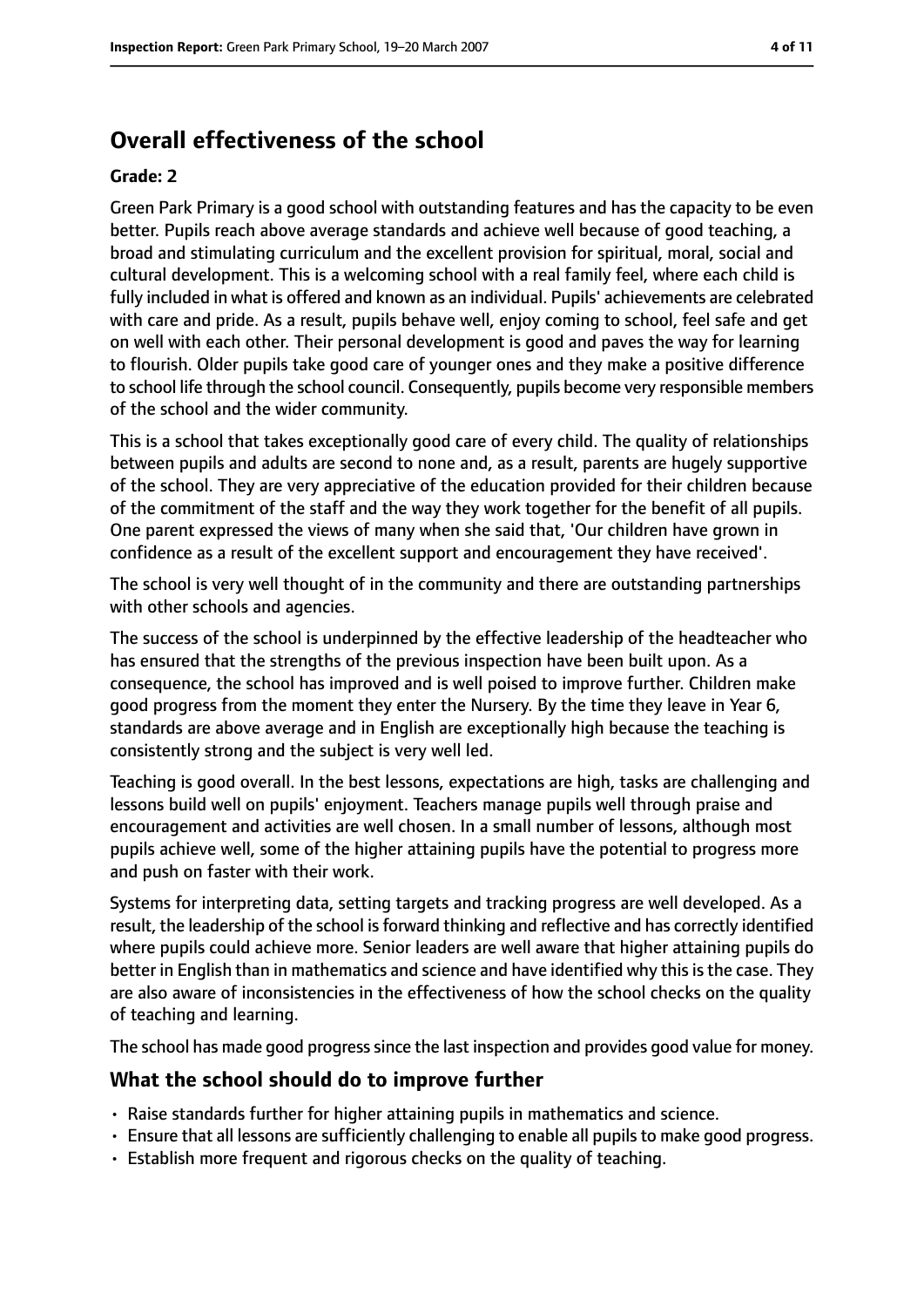# **Achievement and standards**

#### **Grade: 2**

Pupils make good progress and standards are above average. When children enter the school, their attainment istypical for children of this age. They get off to a good start in the Foundation Stage and make great strides in their learning. As a result, by the beginning of Year 1, most reach, and a high proportion exceed, the nationally expected levels for their age. By the end of Year 2, standards are consistently above average in reading, writing and mathematics.

Work in lessons and pupils' books confirms that progress is generally good as pupils, including those with learning difficulties and/or disabilities, move through the school to Year 6. Challenging targets for the end of key stage national tests are generally met. Standards in mathematics and science are above average and in English they are exceptionally high, as reflected in the latest test results for Year 6, in 2006. However, the school is aware that the rate of progress for higher attaining pupils in mathematics and science is not as rapid as it is in English.

# **Personal development and well-being**

#### **Grade: 2**

Pupils' personal development is good with outstanding features and supports their learning well. Their above average attendance testifies to their enjoyment of school. As one child said, 'We have a happy, friendly school and we like being together.' As a result, pupils feel very secure and well cared for. They behave well and normally are caring and polite towards each other. Older pupils take good care of younger ones at playtimes. However, during some lessons a small number of pupils become less attentive and considerate, especially where teaching fails to capture their interest and enthusiasm. Pupils are very clear as to what constitutes bullying; incidents are rare and swiftly resolved. Pupils are confident to approach any member of staff for help if required.

Pupils play an active role in decision making through the school council and make a positive contribution to school life. It was their idea to reduce the noise in the junior classrooms by having partitions built and to make alterations to the computer room. Pupils have an excellent understanding of what constitutes a healthy lifestyle and participate eagerly in an extensive range of sport and physical activities, including walking or cycling to school. They are also very aware of the importance of a balanced diet. Gaining the Healthy Schools and Activemark Awards confirms the school's outstanding commitment to pupils' health and well-being.

Provision for pupils' spiritual, moral, social and cultural awareness is outstanding. A rich range of experiences develops pupils' understanding of themselves and their place in the wider world. Pupils support a range of charities, including one to help build a school in Tanzania. The school places great emphasis on developing pupils' awareness of protecting the environment, through conservation and re-cycling. This is an example of pupils' excellent contribution to the community. Pupils' good standards in basic skills and in information and communication technology (ICT) provide a strong foundation for their future economic well-being.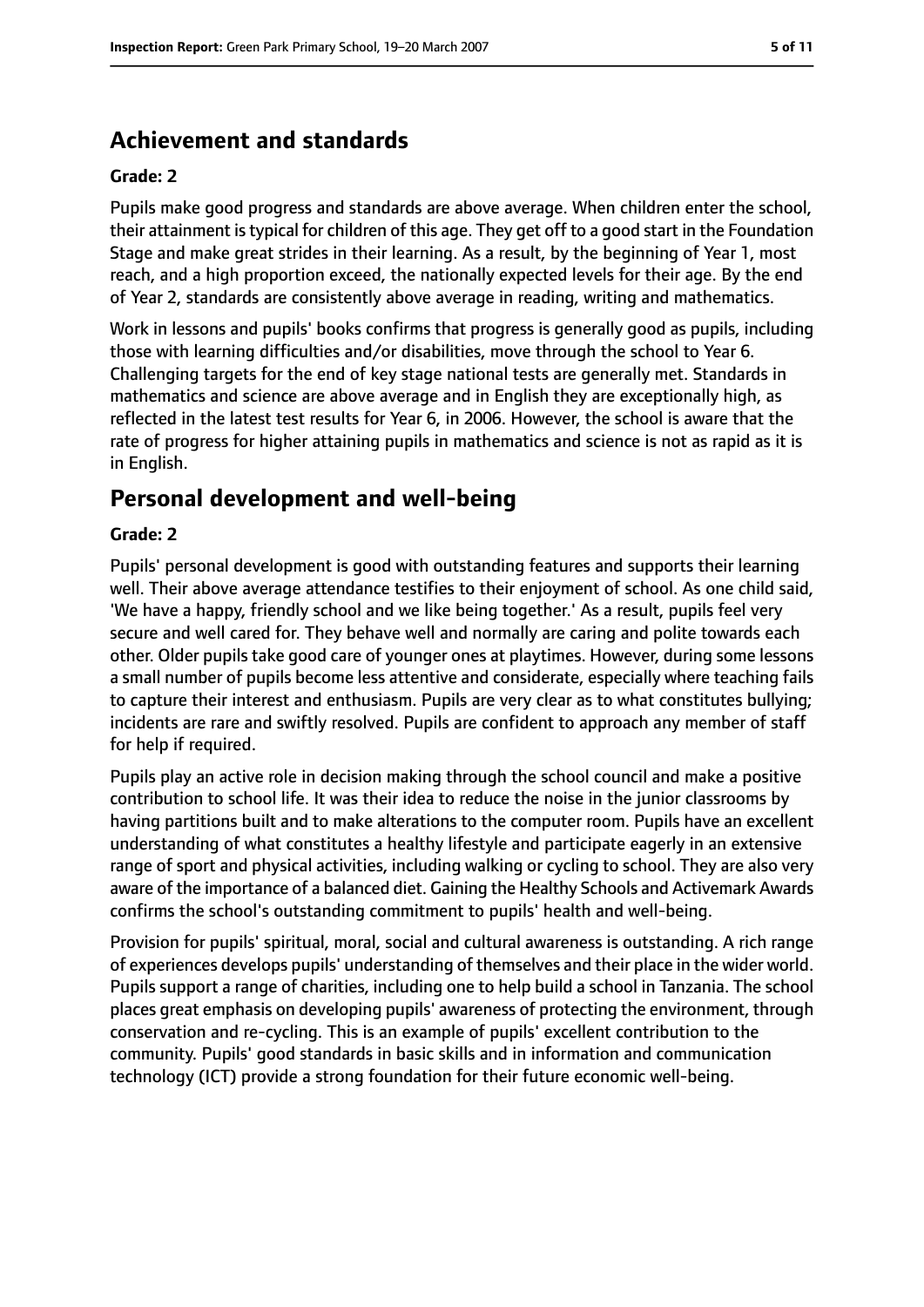# **Quality of provision**

## **Teaching and learning**

#### **Grade: 2**

The quality of teaching and learning is good and results in pupils making good progress. Achievement is particularly strong in English, where learning is very effective. In the best lessons, teaching builds well on prior knowledge, activities are engaging and pupils are engrossed in their work. Planning is good and classroom management is strong. Teachers have good subject knowledge and develop pupils' thinking skills well through good questioning. Information from assessments of pupils' work is used effectively to plan the next steps in learning. Pupils are made aware of their learning targets and know exactly what is expected of them.

In a small number of lessons, opportunities to stretch and challenge more capable pupils are not fully taken. On occasions, activities lack pace and are not sufficiently engaging to capture the interest and enthusiasm of all learners and support staff are not always effectively deployed. Provision for pupils with learning difficulties and/or disabilities is well organised and links with parents in this regard are excellent.

## **Curriculum and other activities**

#### **Grade: 2**

Overall the curriculum is good. It meets statutory requirements and matches the needs of the vast majority of pupils. The Foundation Stage curriculum is well organised and pupils make good progress as a result. Through the school, pupils develop a firm grasp of the basic skills they will need for future success. Pupils with additional needs in their learning are well catered for in all classes. There is an extensive range of after school activities and sporting clubs. The use of ICT to engage and interest pupils has had a positive effect on learning. The curriculum supports pupils' ability to be healthy and stay safe extremely well. The promotion of healthy lifestyles is a strength of the school due, in no small part, to the involvement of the school council. Pupils' awareness of other cultures has improved due to the higher profile given to this aspect of the curriculum.

## **Care, guidance and support**

#### **Grade: 2**

The school provides good care, guidance and support for its pupils. Arrangements for safeguarding fully meet all requirements. Staff know pupils and families well. Pupils are extremely well supervised and the care shown by staff throughout the school is outstanding. Pupils feel safe and free from bullying. They are happy in school and are confident that staff will look after them. Pupils are well prepared for transition between the key stages. The school promotes pupils' awareness of the need for healthy eating and regular exercise and many choose to join in the extra-curricular clubs provided for them. Pupils are actively involved in supporting their local and wider community as can be seen by their regular fund-raising and involvement in local activities. Support for the emotional development of pupils is excellent. Academic quidance and support, although good overall, does not always challenge higher attaining pupils to stretch themselves and fulfil their potential.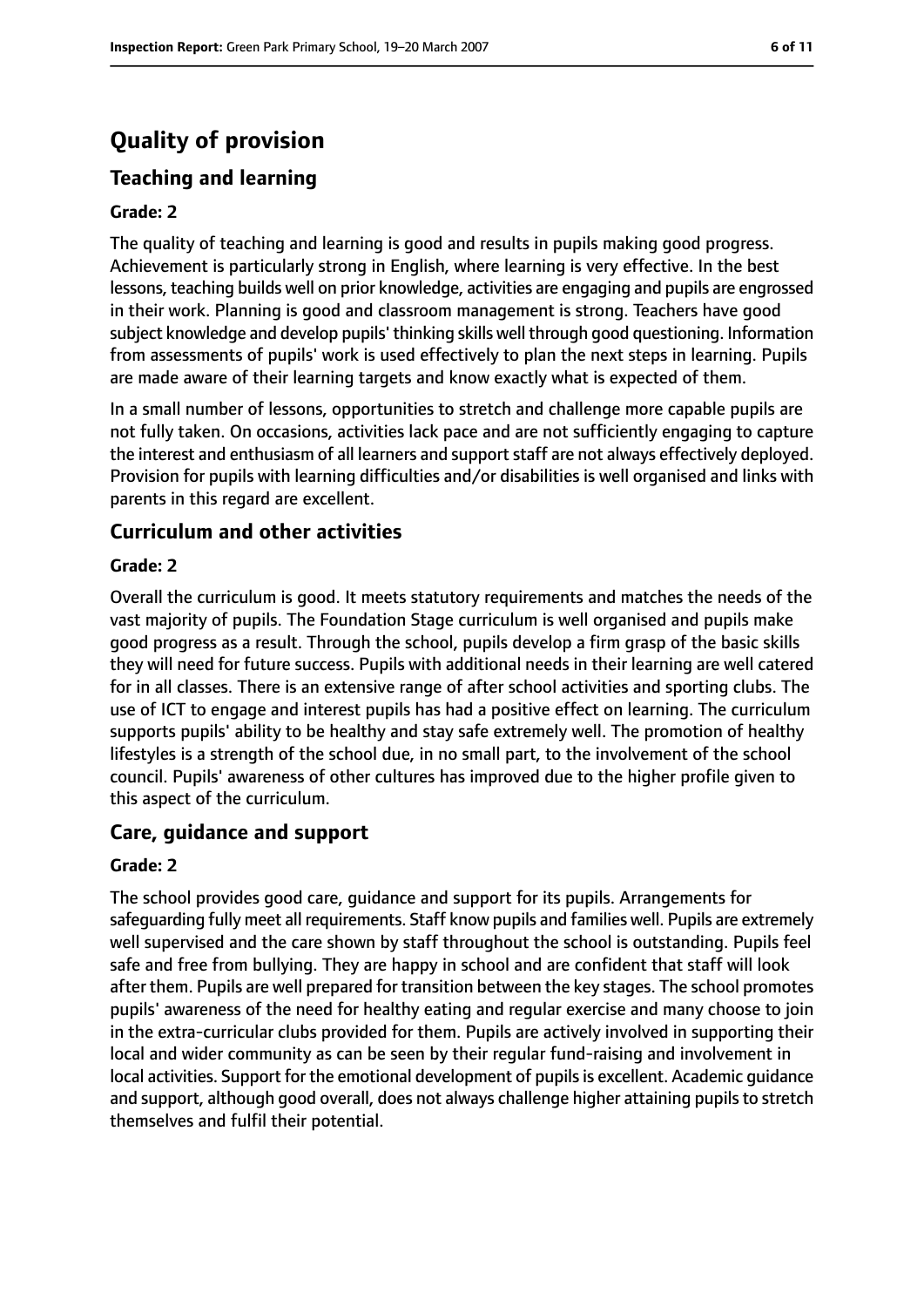# **Leadership and management**

#### **Grade: 2**

Leadership and management are good. The high standards identified at the time of the last inspection have been improved. This is mainly because of the strong leadership of the headteacher who works with energy and determination to drive the school forward. He is well supported by an equally committed team of staff and governors who share his vision and sense of direction. As a result, standards have risen and morale is high.

Although systems are in place to monitor the quality of teaching and learning, formal checks on lessons and pupils' work are not frequent enough and, at present, do not involve all members of the leadership team.

Nevertheless, the school is not complacent. It knows the aspects of pupils' work that need to be even better. For example, senior leaders have correctly identified that the achievement of higher attaining pupils in mathematics and science requires some improvement and has implemented action to raise achievement further. These actions are beginning to bear fruit, with increasing numbers of pupils achieving more highly. The school's response to potential underachievement is a strong feature of its work.

The governing body plays a key role in shaping the school's direction and in holding it to account. Its members are extremely committed, discharge their duties well and offer good levels of support and challenge. They are involved in evaluating the school's performance and planning for improvement. As a consequence, and along with its other strengths, the school has good potential to be even better.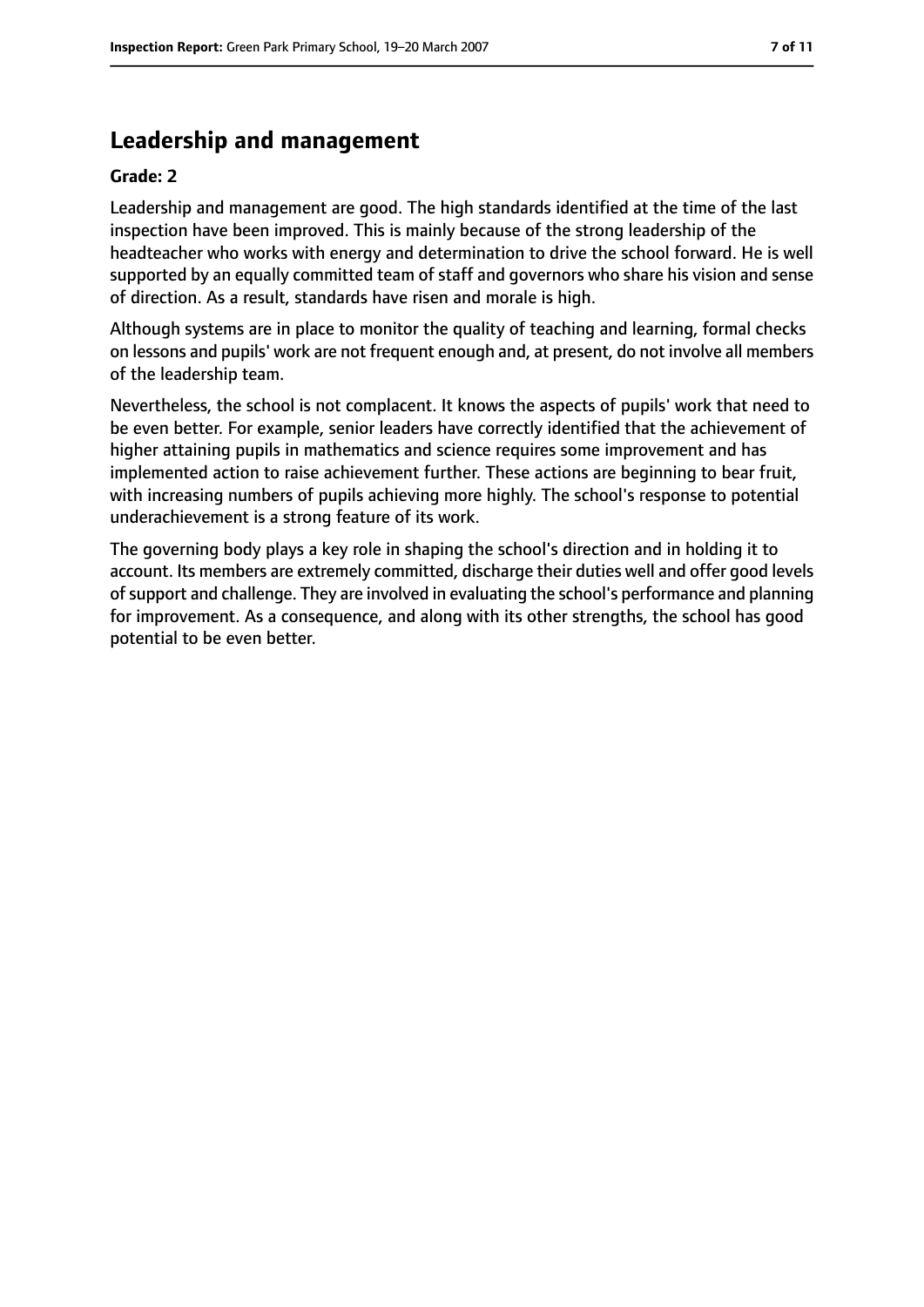**Any complaints about the inspection or the report should be made following the procedures set out in the guidance 'Complaints about school inspection', which is available from Ofsted's website: www.ofsted.gov.uk.**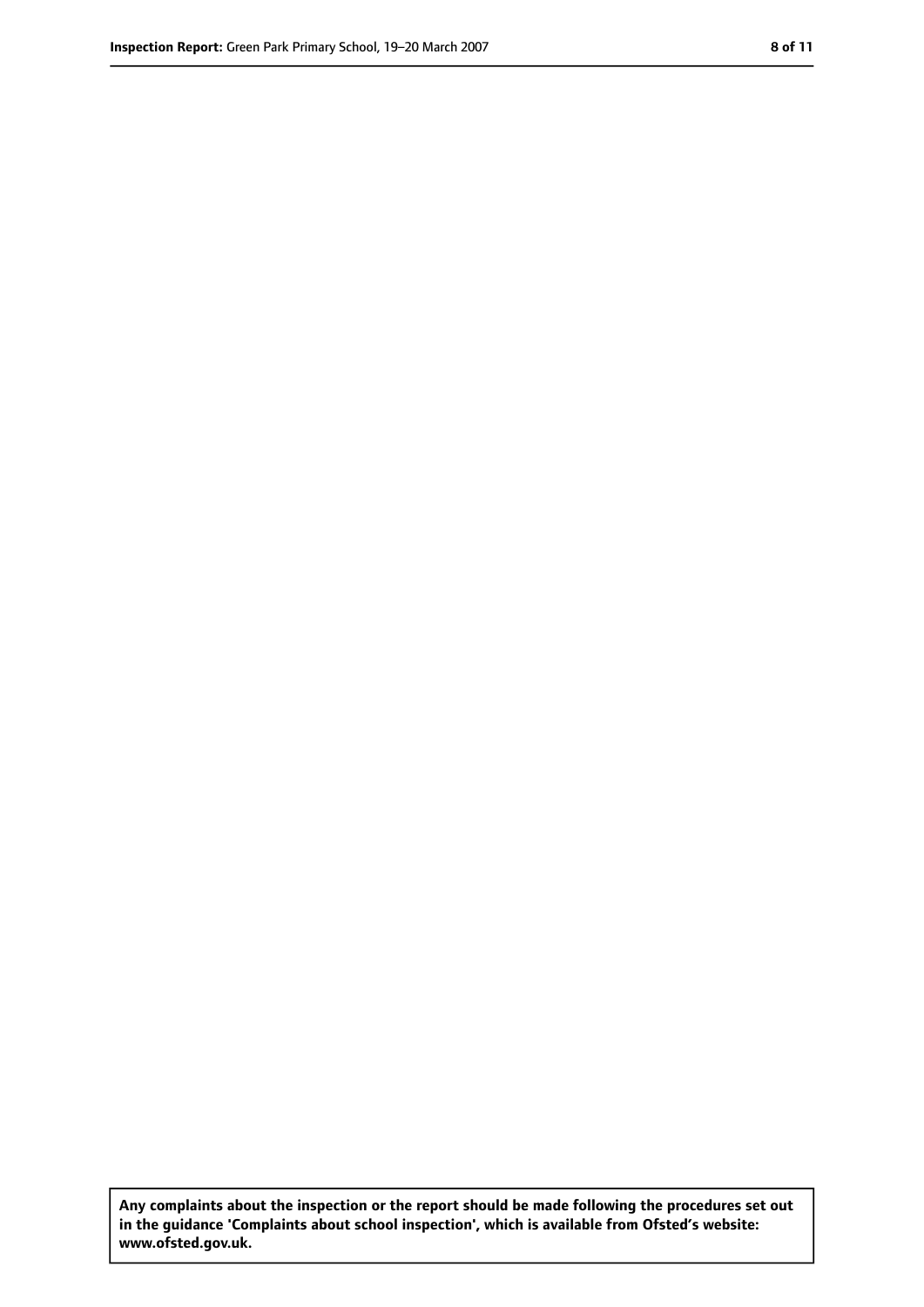#### **Annex A**

# **Inspection judgements**

| Key to judgements: grade 1 is outstanding, grade 2 good, grade 3 satisfactory, and grade 4 | School         |
|--------------------------------------------------------------------------------------------|----------------|
| inadeguate                                                                                 | <b>Overall</b> |

## **Overall effectiveness**

| How effective, efficient and inclusive is the provision of education, integrated<br>care and any extended services in meeting the needs of learners? |     |
|------------------------------------------------------------------------------------------------------------------------------------------------------|-----|
| How well does the school work in partnership with others to promote learners'<br>well-being?                                                         |     |
| The quality and standards in the Foundation Stage                                                                                                    |     |
| The effectiveness of the school's self-evaluation                                                                                                    |     |
| The capacity to make any necessary improvements                                                                                                      |     |
| Effective steps have been taken to promote improvement since the last<br>inspection                                                                  | Yes |

## **Achievement and standards**

| How well do learners achieve?                                                                               |  |
|-------------------------------------------------------------------------------------------------------------|--|
| The standards <sup>1</sup> reached by learners                                                              |  |
| How well learners make progress, taking account of any significant variations between<br>groups of learners |  |
| How well learners with learning difficulties and disabilities make progress                                 |  |

## **Personal development and well-being**

| How good is the overall personal development and well-being of the<br>learners?                                  |  |
|------------------------------------------------------------------------------------------------------------------|--|
| The extent of learners' spiritual, moral, social and cultural development                                        |  |
| The behaviour of learners                                                                                        |  |
| The attendance of learners                                                                                       |  |
| How well learners enjoy their education                                                                          |  |
| The extent to which learners adopt safe practices                                                                |  |
| The extent to which learners adopt healthy lifestyles                                                            |  |
| The extent to which learners make a positive contribution to the community                                       |  |
| How well learners develop workplace and other skills that will contribute to<br>their future economic well-being |  |

## **The quality of provision**

| How effective are teaching and learning in meeting the full range of the<br>learners' needs?          |  |
|-------------------------------------------------------------------------------------------------------|--|
| How well do the curriculum and other activities meet the range of needs<br>and interests of learners? |  |
| How well are learners cared for, quided and supported?                                                |  |

 $^1$  Grade 1 - Exceptionally and consistently high; Grade 2 - Generally above average with none significantly below average; Grade 3 - Broadly average to below average; Grade 4 - Exceptionally low.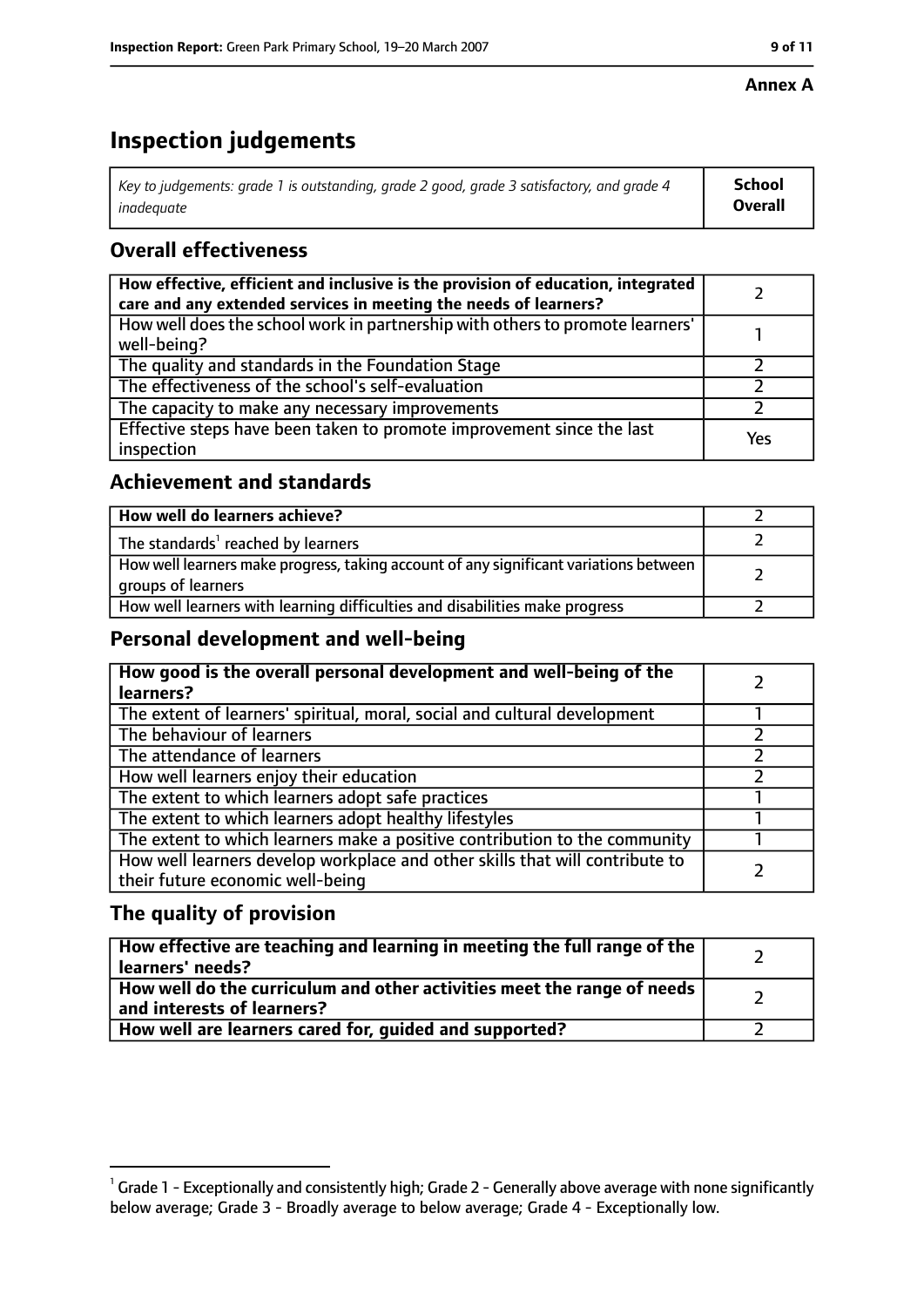# **Leadership and management**

| How effective are leadership and management in raising achievement<br>and supporting all learners?                                              |           |
|-------------------------------------------------------------------------------------------------------------------------------------------------|-----------|
| How effectively leaders and managers at all levels set clear direction leading<br>to improvement and promote high quality of care and education |           |
| How effectively performance is monitored, evaluated and improved to meet<br>challenging targets                                                 |           |
| How well equality of opportunity is promoted and discrimination tackled so<br>that all learners achieve as well as they can                     |           |
| How effectively and efficiently resources, including staff, are deployed to<br>achieve value for money                                          |           |
| The extent to which governors and other supervisory boards discharge their<br>responsibilities                                                  | 7         |
| Do procedures for safequarding learners meet current government<br>requirements?                                                                | Yes       |
| Does this school require special measures?                                                                                                      | <b>No</b> |
| Does this school require a notice to improve?                                                                                                   | No        |